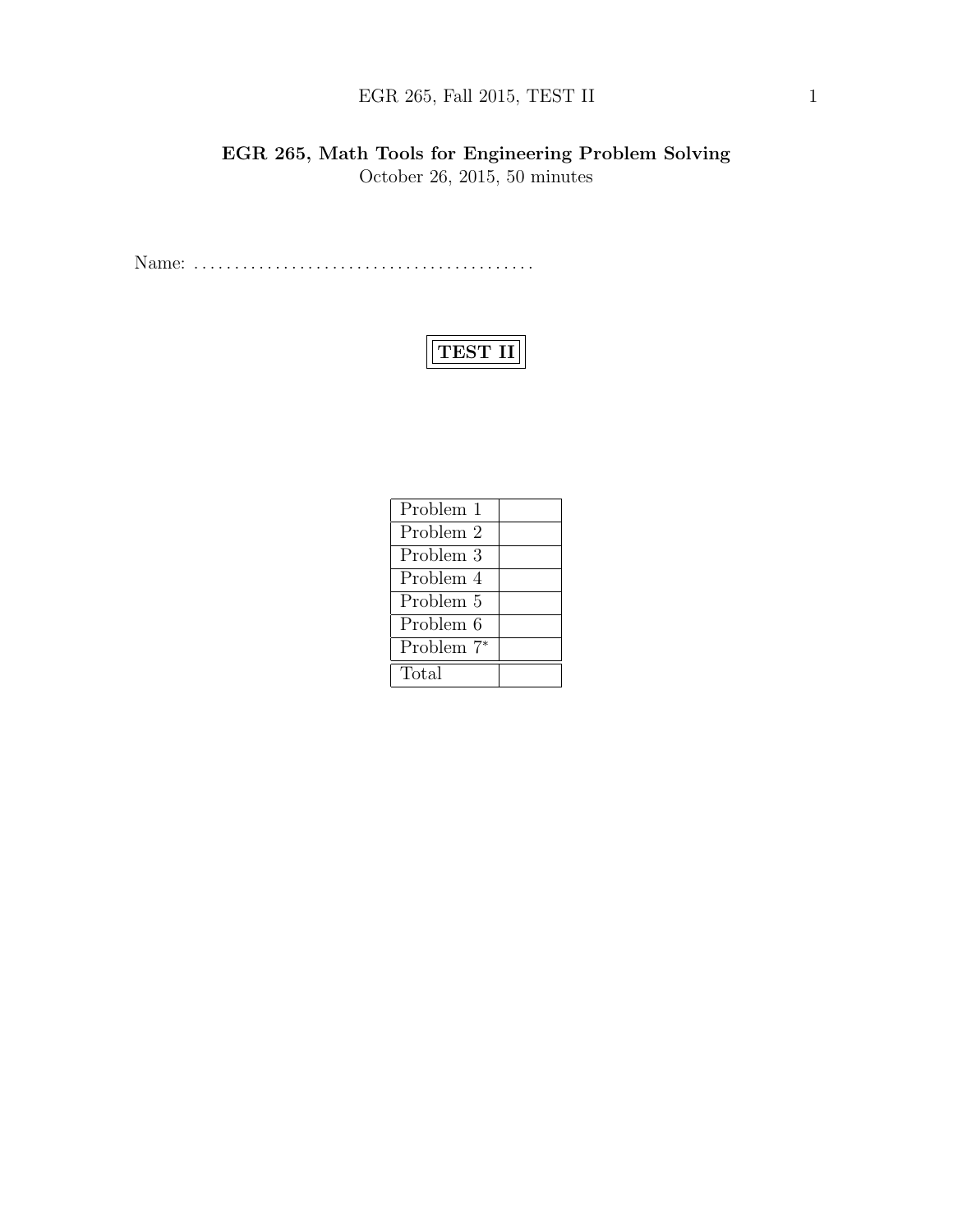# Problem 1 (15 points)

Find the general solution of

$$
y'' - 4y' + 13y = 0
$$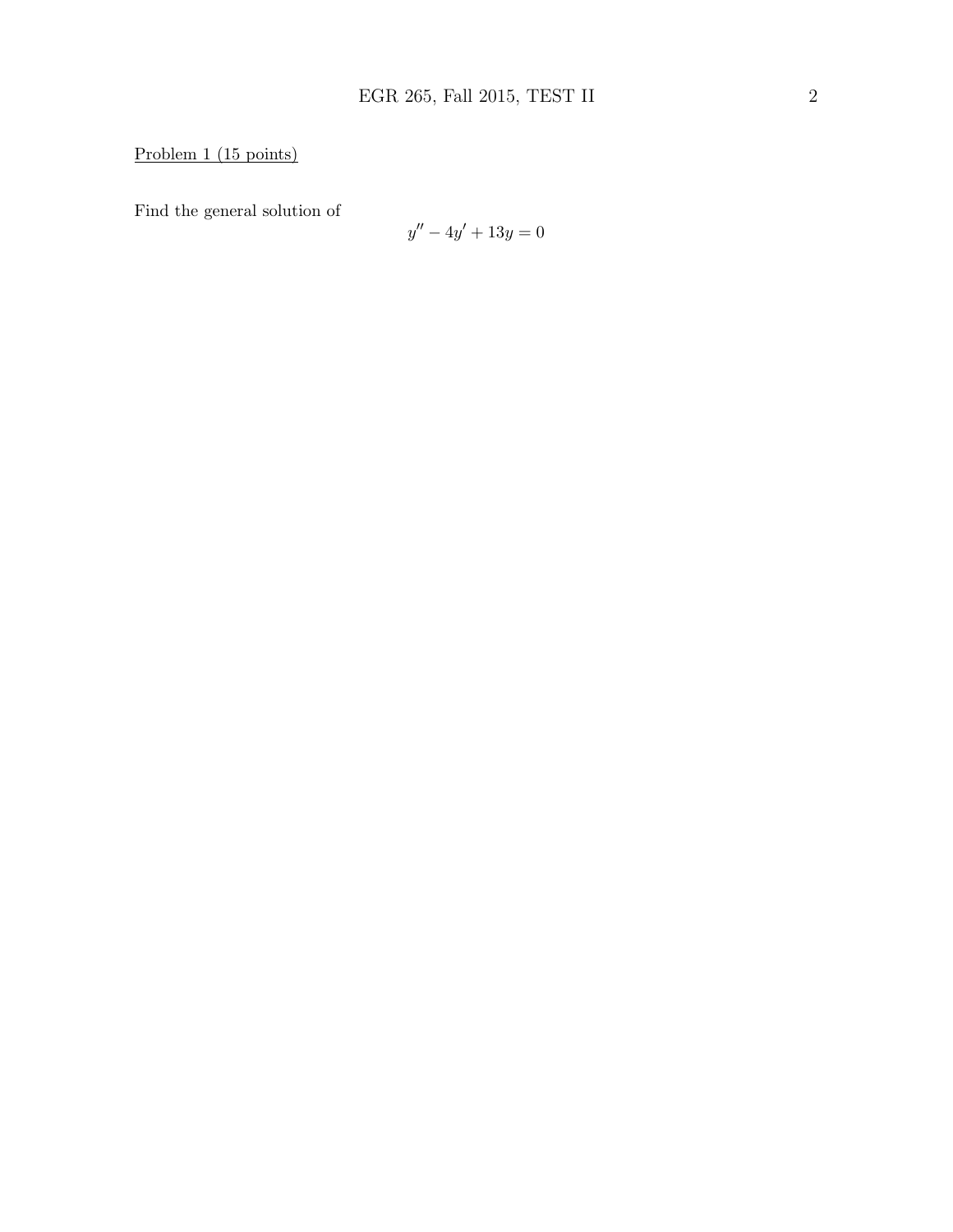### Problem 2 (20 points)

Find the general solution of

$$
y'' + y' - 2y = 3e^{2x}
$$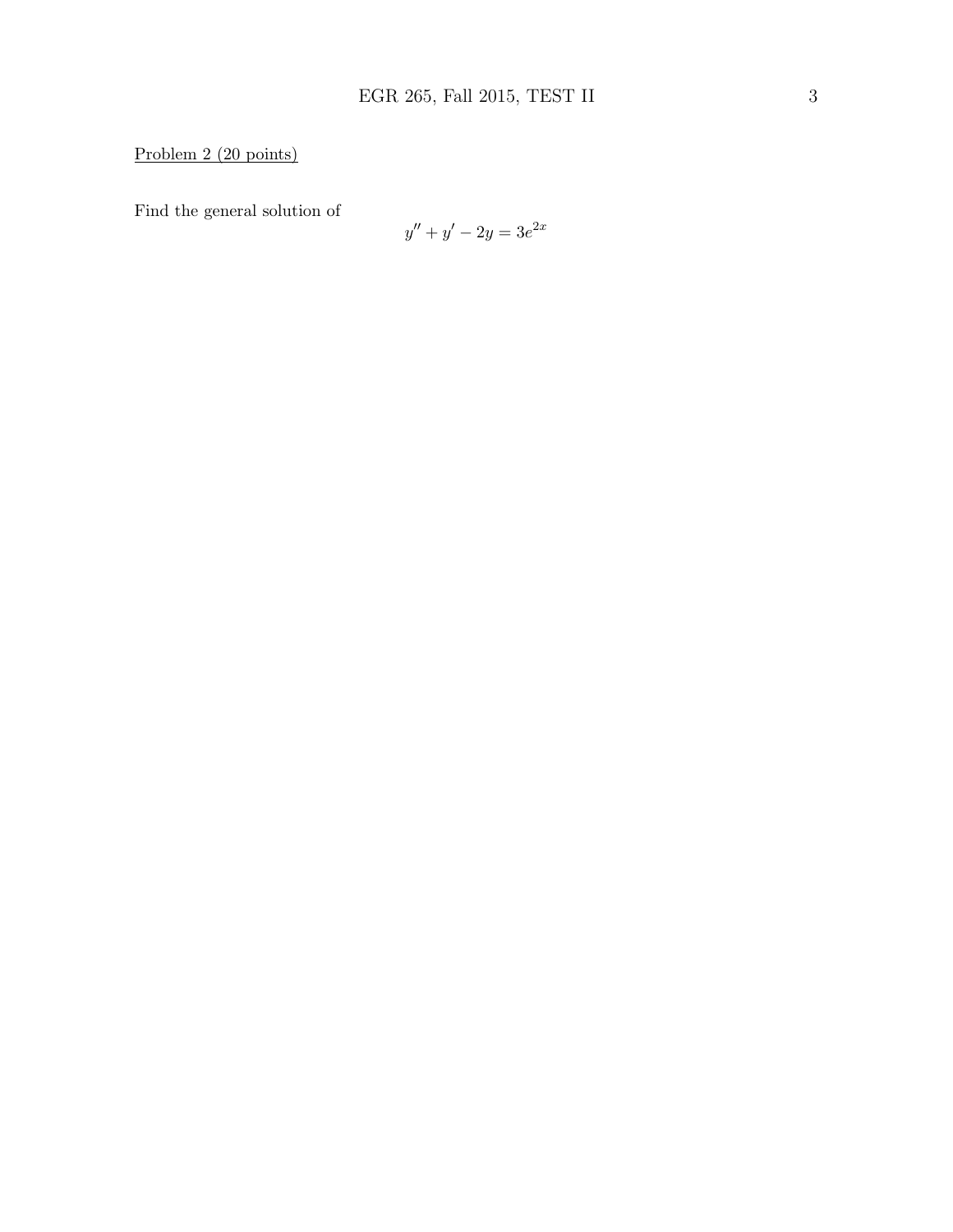### Problem 3 (25 points)

Solve the initial value problem

$$
y'' - 4y = \cos x, \quad y(0) = 0, \quad y'(0) = 0
$$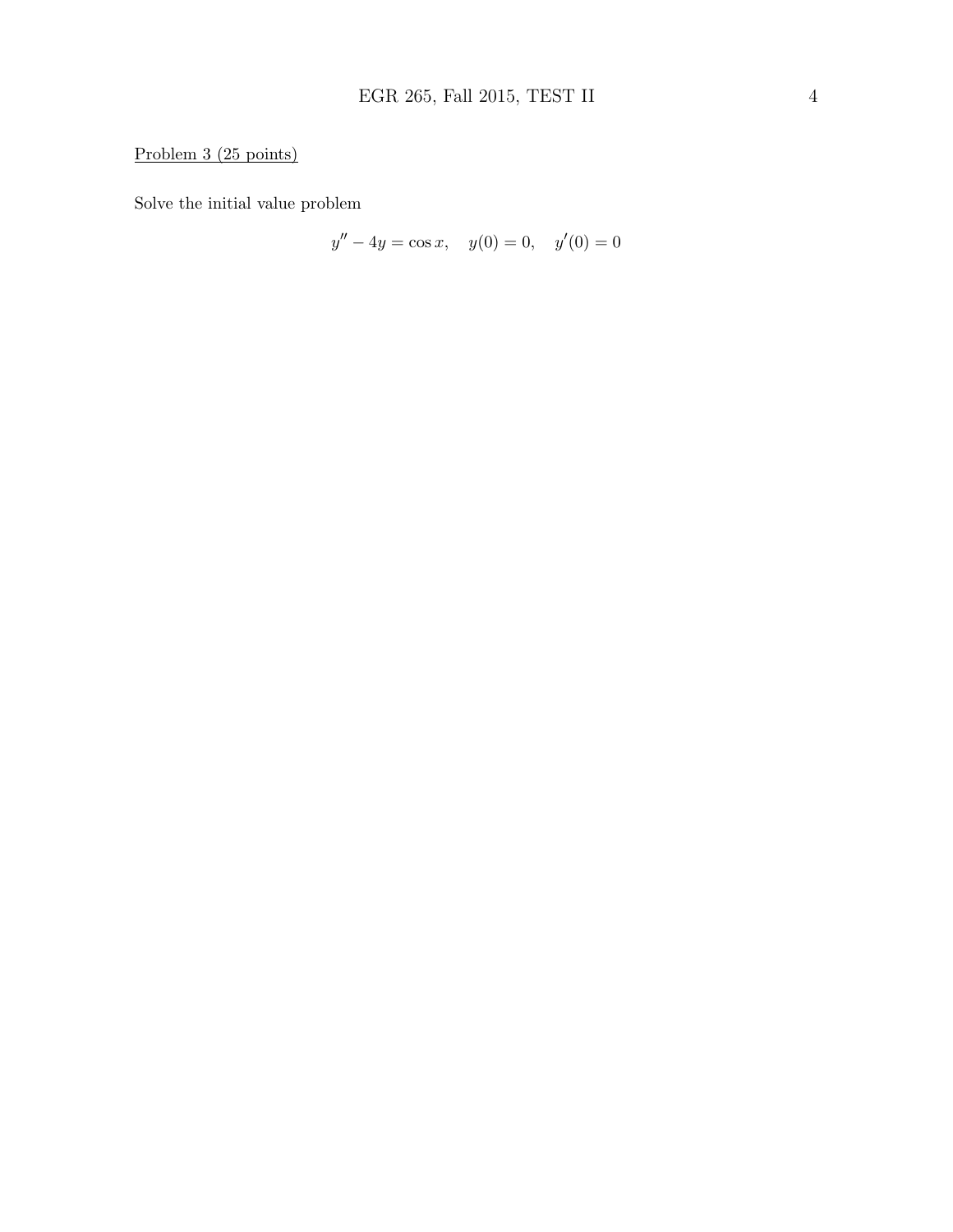#### Problem 4 (20 points)

A mass of 2 kilograms stretches an undamped spring by 40 centimeters. For simplicity, use the approximate value  $g = 10 \text{ m/sec}^2$  for this problem.

(a) Find the value of the spring constant  $k$  using its correct metric unit.

(b) Find the angular frequency  $\omega$  of free oscillations of the spring/mass-system.

(c) Find the equation of motion if the mass is released from the equilibrium position at a downward velocity of 20 cm/sec. Assume here that the positive x-direction is oriented downwards.

(d) Find the first time  $t > 0$  at which the mass returns to the equilibrium position.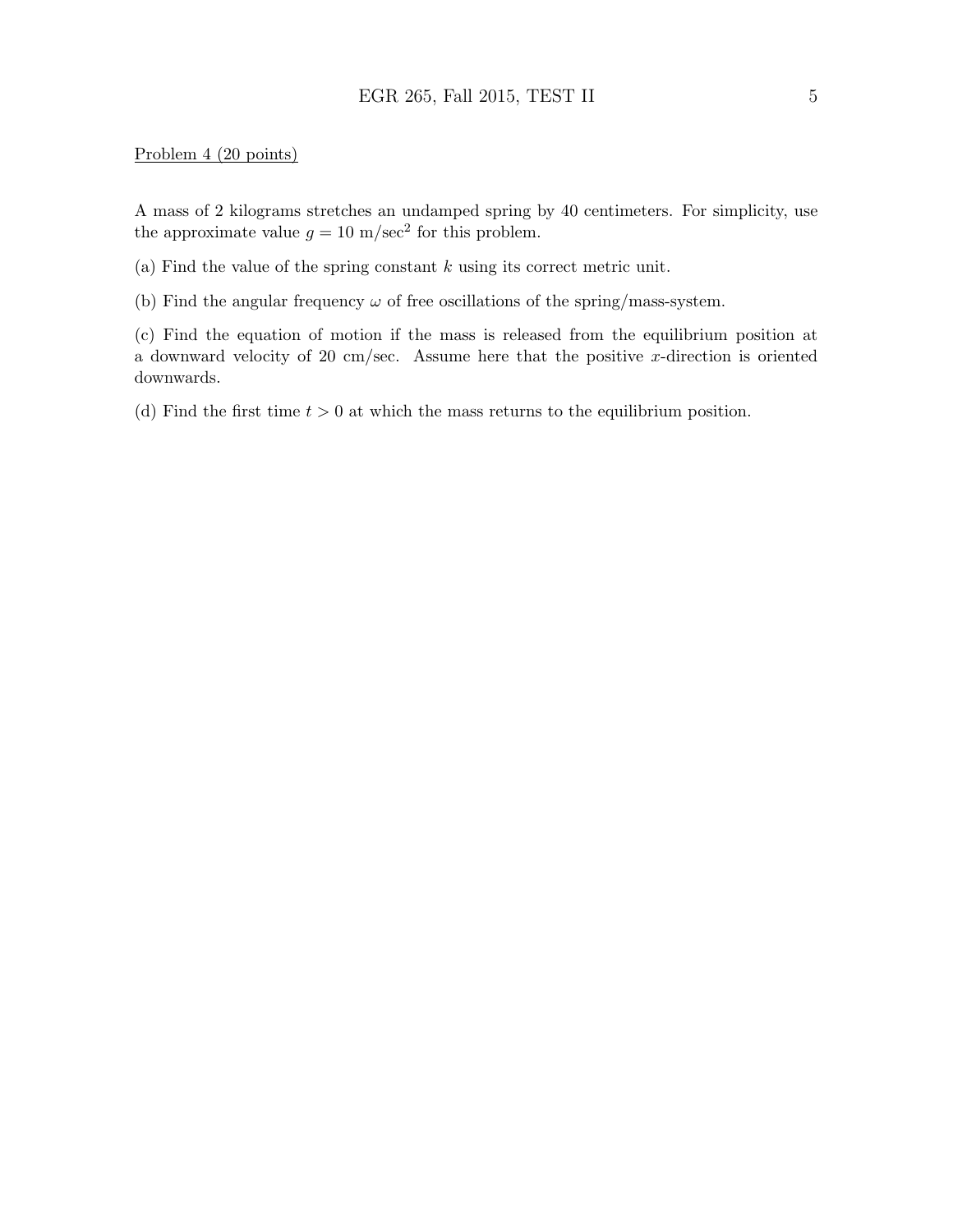#### Problem 5 (8 points)

Suppose that a damping force is added to the spring-mass system in Problem 4 which is proportional to the instantaneous velocity with damping coefficient  $\beta$  kg/sec. (a) How should  $\beta$  be chosen to achieve critical damping?

(b) Which values of  $\beta$  make the system overdamped?

Problem 6 (12 points)

(a) Find the partial derivatives  $f_x$  and  $f_y$  of the function  $f(x,y) = x^4y^3 + x^3 + y^2$ 

(b) Find the second order partial derivative  $g_{xy}$  of  $g(x, y) = \cos(x^2 + y^2)$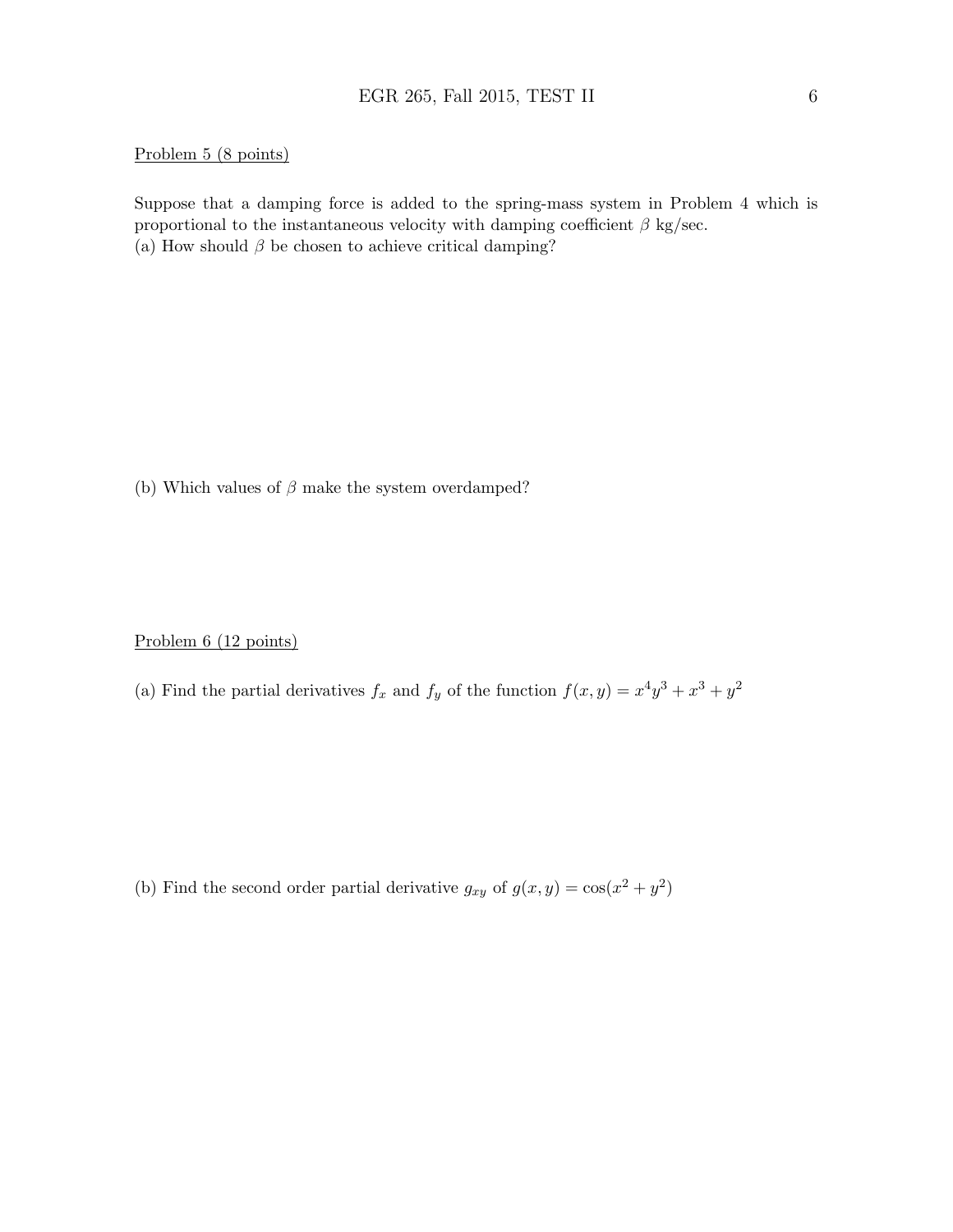#### Problem 7<sup>∗</sup> (6 points bonus)

An undamped sping-mass-system consists of a metal ball of mass m and a spring of 'stiffness' k.

(a) Suppose you replace the ball by a heavier ball. Will the system oscillate slower and faster? (b) Instead, keeping the same ball, you replace the spring by a stiffer spring. Will the system

oscillate slower or faster?

Justify your answers!